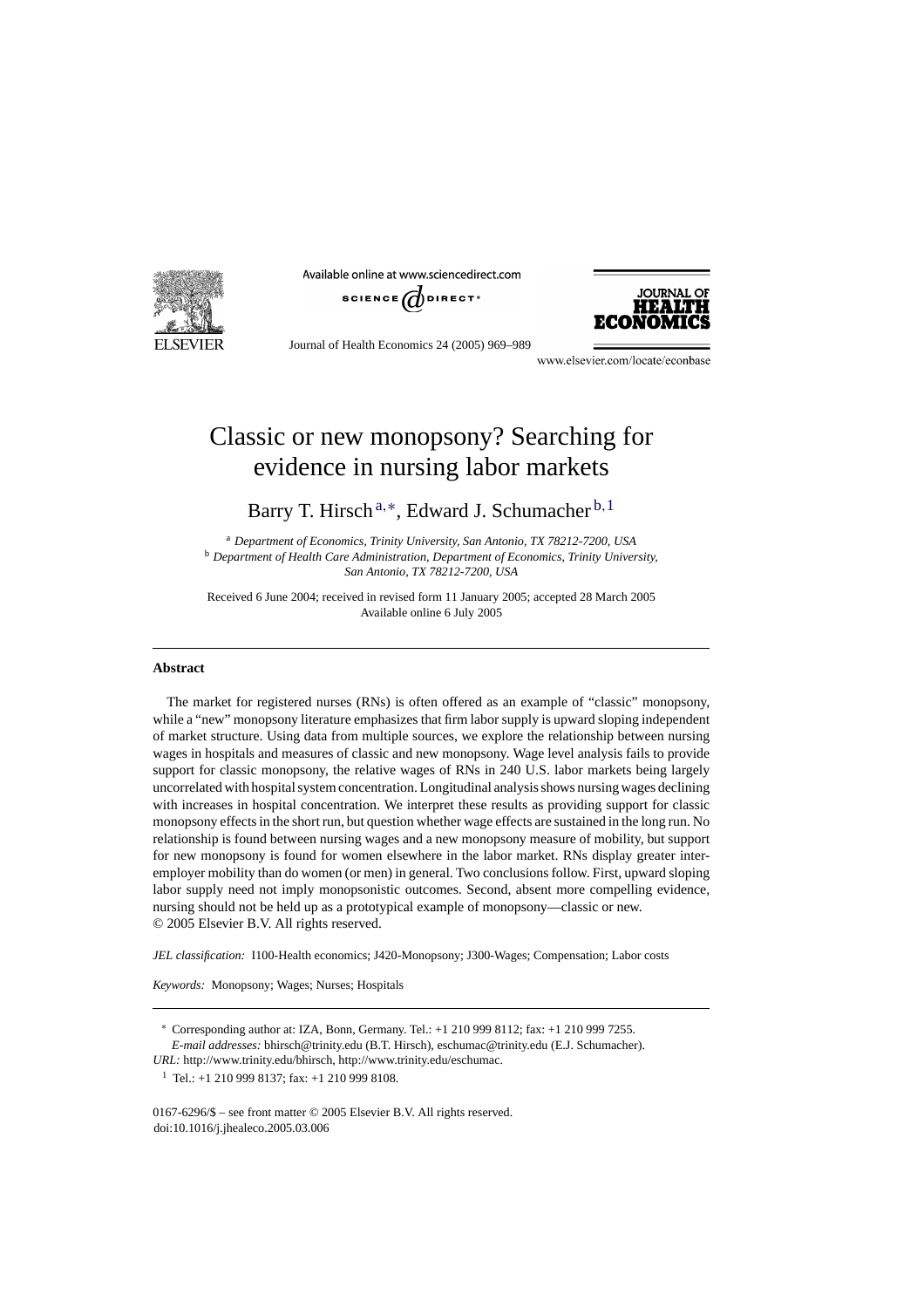## **1. Introduction**

A common textbook example of monopsony is the market for registered nurses (RNs) employed in hospitals.<sup>2</sup> The empirical literature, however, provides mixed conclusions. One strand focuses on empirical estimates of RN labor supply elasticities facing hospitals. This research is supportive of monopsony, in general finding upward sloping labor supply curves. A second strand investigates whether relative wage and/or employment outcomes vary with respect to hospital concentration, labor market size, and the like. Such studies provide little support for the classic monopsony model.<sup>3</sup>

These disparate results might be reconciled in several ways. One argument is that monopsony or oligopsony need not produce stable labor market outcomes; these may vary across time and with respect to market conditions. By this argument, one must search across different time periods and labor markets to determine the prevalence of oligopsonistic outcomes. A second argument is that monopsony is widespread, with employers in both concentrated and non-concentrated labor markets facing upward sloping firm-level supply curves owing to imperfect worker mobility [\(Manning, 2003\).](#page--1-0) Following the argument of the "new monopsony" literature, market structure measures have limited relevance. Employers in large and small markets alike may face upward sloping supply curves and behave as oligopsonistic competitors. A third argument is that upward sloping labor supply is a necessary but not sufficient condition for monopsonistic outcomes [\(Hirsch and Schumacher, 1995\).](#page--1-0) Although evidence may support existence of upward sloping supply facing individual employers, it need not follow that monopsonistic outcomes result.<sup>4</sup>

This paper addresses these contrasting views in an examination of wage determination in nursing labor markets. We provide tests of "classic" and "new" monopsony. The search for classic monopsony first examines whether relative wages of hospital RNs in urban markets is related to hospital system concentration and market size, the latter approximating the number of non-nursing and non-hospital nursing employers. We next examine whether changes in hospital concentration across markets lead to changes in relative RN wages, suggesting that this relationship represents a short-run but not necessarily long-run outcome.

The search for new monopsony relies on a simple measure of oligopsonistic power proposed by [Manning \(2003\)—](#page--1-0)the proportion of new hires from outside employment. If the proportion of new hires from employment (i.e., from other jobs) is high, the suggestion is that workers are mobile (an elastic firm-level labor supply) and monopsonistic power

<sup>&</sup>lt;sup>2</sup> Five leading undergraduate labor economics texts were examined. Four identify hospital RNs as an example of monopsony. Two of these four, note that evidence for monopsony is mixed. The other two provide no such qualification. A recent paper on nursing monopsony states: "Thus, if one found no evidence of monopsony in this market, it would be difficult to argue that monopsonistic competition was a pervasive feature of the labor market" ([Staiger et al., 1999, p](#page--1-0). 2). [Boal and Ransom \(1997\)](#page--1-0) provide a comprehensive survey of the monopsony literature.

<sup>3</sup> Examples of the first strand are [Sullivan \(1989\)](#page--1-0) and [Staiger et al. \(1999\)](#page--1-0) and of the second [Adamache and Sloan](#page--1-0) [\(1982\)](#page--1-0) and [Hirsch and Schumacher \(1995\).](#page--1-0) [Sullivan \(1989\), g](#page--1-0)enerally cited as finding evidence of monopsony, also can be included with the latter group since he fails to find area wage differences associated with market structure.

<sup>4</sup> An additional argument is that labor supply studies finding a positive inverse elasticity fail to measure *long-run* supply. Despite the difficulty in estimating firm-level labor supply curves, we do not challenge the conclusion that hospitals (among other firms) face upward sloping labor supply curves over a lengthy planning horizon.